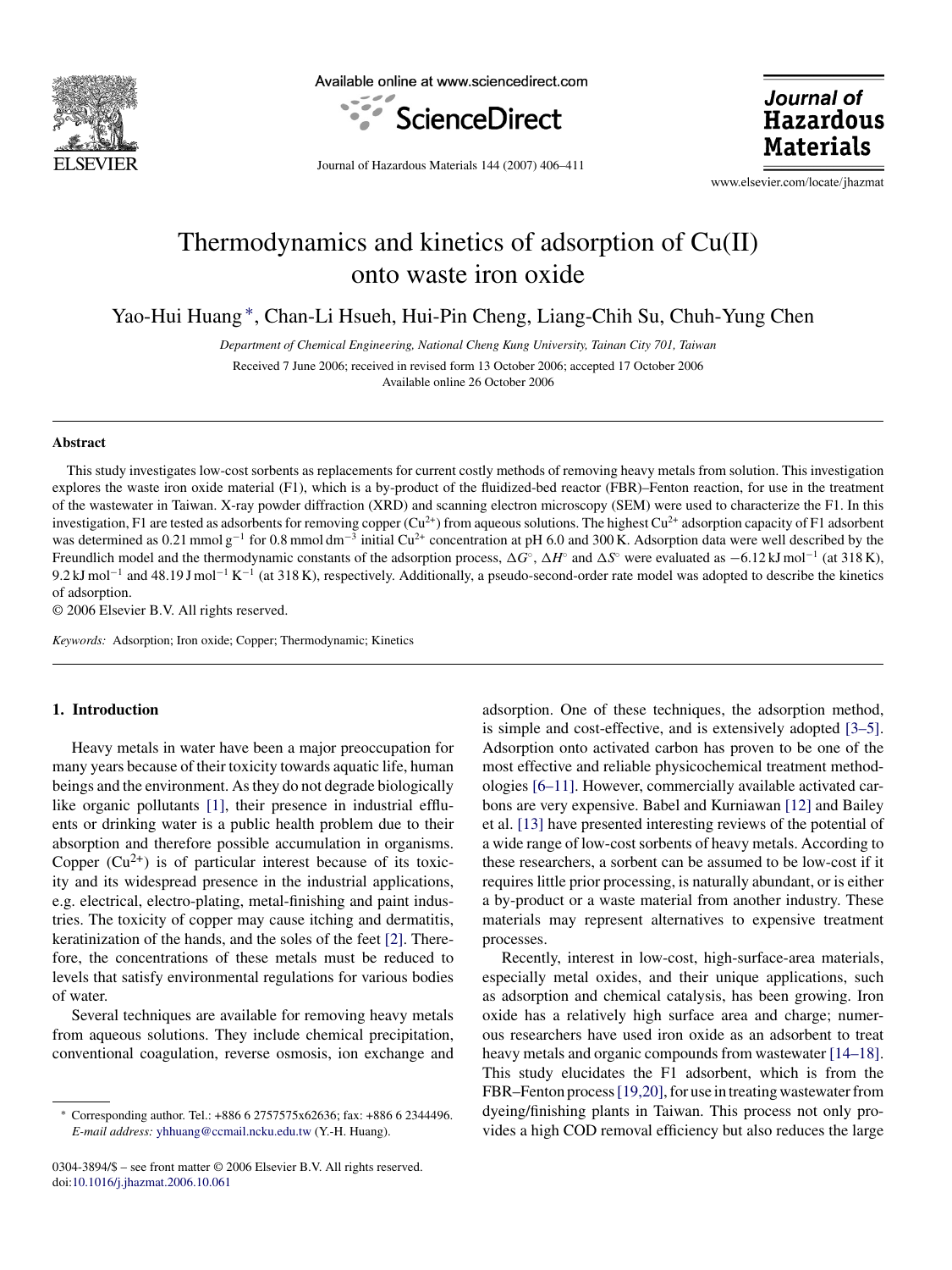amount of Fe sludge produced [\[19\].](#page-5-0) However, the iron oxide must be taken out from the FBR after an extended reaction; meanwhile, repacked activated alumina supports for fluidizing. The iron oxide, which is a by-product of the FBR–Fenton process, becomes waste. Hence, it is important to find the other application of the waste iron oxide for the recycling of waste. In our earlier investigation [\[21\],](#page-5-0) the sinter of F1 (denoted as FeAA-500) was successfully applied as a heterogeneous photooxidative catalyst of the degradation azo dye. In this work, the tests and uses of the iron oxide as adsorbents for the removal of copper  $(Cu^{2+})$  from aqueous solutions are carried out further.

This work examines the thermodynamics and kinetics of the adsorption of  $Cu^{2+}$  by an adsorbent, to evaluate the thermodynamic parameters; establish the adsorption rate equation, and assess the effectiveness of iron oxide as an adsorbent of heavy metals from wastewater. The experimental data were fitted to Langmuir and Freundlich equations, to determine which isotherm most closely correlates with experimental data. The first-order Lagergren, pseudo-second-order and second-order equations were adopted to test the experimental data.

## **2. Material and methods**

# *2.1. Materials*

A novel low-cost adsorbent, iron oxide on activated alumina, was developed as follows [\[22\].](#page-5-0) The activated alumina grains were sieved before seeding and then packed into the  $30 \text{ m}^3$  FBR  $(2.1 \text{ m }\mathcal{O} \times 9 \text{ m} \text{ height})$ . The internal circulation of the FBR was controlled to maintain an upflow superficial velocity of  $40 \text{ m h}^{-1}$ with a 50% bed expansion. The bioeffluent of tannery wastewater,  $H_2O_2$  and  $FeSO_4$  were fed continuously into the bottom of the reactor. The molar ratio of  $H_2O_2$  to FeSO<sub>4</sub> was 3.2:1. The pH of the solution, which was adjusted by adding dilute aqueous solutions of NaOH or  $H<sub>2</sub>SO<sub>4</sub>$ , was maintained at 3, to prevent the precipitation of  $Fe(OH)_{3}$  [\[19\].](#page-5-0) The crystals were grown onto the surface of the activated alumina grains, i.e. F1 adsorbent for 3 months. The color of activated alumina particles changed from silvery white to brown after crystallization. The crystallized grains were washed with tap water and were taken out from the FBR. The finial grains were dried at room temperature for 120 h before the application. The aqueous stock solution of copper  $(Cu(NO<sub>3</sub>)<sub>2</sub>$ , Riedel-de Haën) was prepared using deionized water (Millipore Milli-Q).

#### *2.2. Characterization of the adsorbent*

The physico-chemical characteristics of the F1 adsorbent were elucidated using standard procedures. The Brunauer–Emmett–Teller (BET) surface area and porosity of the adsorbents were obtained from the isotherms. The surface area of the adsorbents was calculated from the BET equation. X-ray diffraction (XRD) and scanning electron microscopy (SEM) of the adsorbent were conducted. XRD powder diffraction of the adsorbent was performed using a powder diffractometer (Rigaku RX III) with Cu K $\alpha$  radiation. The accelerating voltage and current were 40 kV and 20 mA.

The morphology of the adsorbent was described using a Hitachi S-4100 SEM.

#### *2.3. Batch experimental program*

0.2 g of adsorbent was added to each of various solutions with initial Cu<sup>2+</sup> concentrations from 0.1 to 0.8 mM (100 ml, pH 6.0), to evaluate the thermodynamic properties. These samples were then mounted on a shaker and shaken continuously for 24 h at 288, 308 and 318 K. Solutions pH were controlled at  $6.0 \pm 0.05$ by adding dilute HCl or NaOH solutions during the whole experiments. The suspensions were filtered using a  $0.25 \mu m$  syringe filter made of poly-(vinylidene fluoride) membrane, and the filtrates were immediately measured by atomic absorption spectroscopy (Hitachi Z-6100). The differences between the initial and the equilibrium  $Cu^{2+}$  concentrations determine the amount of  $Cu^{2+}$  that is adsorbed by the adsorbent.

The kinetic of adsorption experiment involved the Jar Test at a constant speed of 150 revolutions per minutes (rpm). The samples were prepared by adding 5 g of adsorbent to 1000 ml solution (pH  $6.0$ ); the Cu<sup>2+</sup> concentrations were 0.1, 0.2, 0.4 and 0.8 mmol  $1^{-1}$  at 300  $\pm$  1 K. The amount of sorbed metal per gram of adsorbent  $q_t$  at time  $t$  was determined as follows [\[23\]:](#page-5-0)

$$
q_t = \frac{C_0 - C_t}{m_{\text{ads}}},\tag{1}
$$

where  $C_0$  is the initial  $Cu^{2+}$  concentration of the liquid phase at and  $C_t$  is that at any time  $t$  (in mg l<sup>-1</sup>);  $m_{ads}$  is the amount of adsorbent in the solution  $(g l^{-1})$ .

### **3. Results and discussion**

### *3.1. Characterization of the adsorbent*

Table 1 presents the characteristics of the F1 adsorbent. [Fig. 1](#page-2-0) displays the morphology of the original activated alumina grain support ([Fig. 1a](#page-2-0)) and the F1 adsorbent ([Fig. 1b](#page-2-0)). Comparing [Fig. 1a](#page-2-0) with [Fig. 1b](#page-2-0) reveals that the morphology was smoother after the reaction in the FBR had proceeded for 3 months. [Fig. 2](#page-2-0) shows the XRD patterns of the F1 adsorbent. The XRD data were analyzed using the F1 adsorbent of iron according to the diffraction files of the Joint Committee on Powder Diffraction Standards (JCPDS). The JCPDS data on oxyhydroxides of iron were compared. The main diffraction peaks of the F1 adsorbent at  $2\theta = 21.2^\circ$ , 36.6 $\circ$  and 53.2 $\circ$  were carefully com-

| rabie i                        |  |
|--------------------------------|--|
| Properties of the F1 adsorbent |  |

 $T_{\rm T}$  11  $\pm$ 

| Parameter                                              | Value     |  |
|--------------------------------------------------------|-----------|--|
| Material of support                                    | $Al_2O_3$ |  |
| Total iron content of iron oxide $(g \text{ kg}^{-1})$ | 304       |  |
| Bulk density ( $g \text{ cm}^{-3}$ )                   | 1.43      |  |
| Absolute (true) density $(g \text{ cm}^{-3})$          | 2.66      |  |
| Specific surface area $(m^2 g^{-1})$                   | 170       |  |
| Total pore volume $(cm^3 g^{-1})$                      | 0.12      |  |
| Average particle size (mm)                             | 0.39      |  |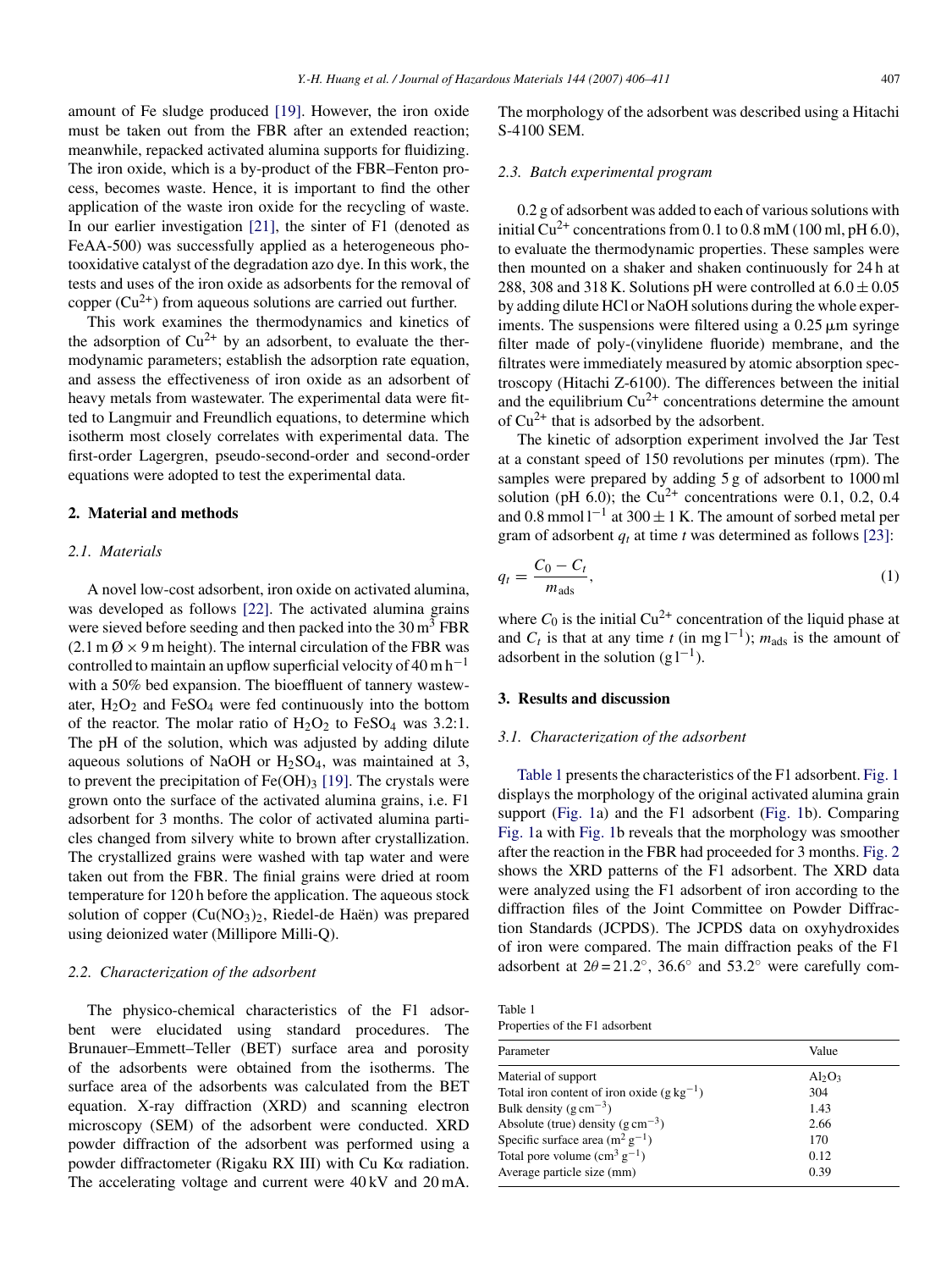<span id="page-2-0"></span>



Fig. 1. Scanning electron micrographs of (a) original support and (b) F1 adsorbent.

pared with the standard for goethite  $(\alpha$ -FeOOH—file number 81-0464). Accordingly, the peaks of F1 adsorbent were identified with the phase  $\alpha$ -FeOOH. However, the XRD pattern of the F1 adsorbent exhibits very weak diffraction intensities in the region  $2\theta = 10-80^\circ$ , indicating that the F1 adsorbent contained a very small amount of crystalline goethite. The pH value asso-



Fig. 2. X-ray diffraction pattern of the F1 adsorbent showing the intensities in the region  $2\theta = 10-80^\circ$ .



Fig. 3. Adsorption isotherms of  $Cu^{2+}$  onto F1 adsorbent at different temperatures.

ciated with zero charge ( $pH<sub>pzc</sub>$ ) on the F1 adsorbent was around 7.35. More information on the method of measuring  $pH_{pzc}$  is available elsewhere [\[24\].](#page-5-0)

# *3.2. Adsorption isotherm*

Fig. 3 plots the adsorption isotherms of  $Cu^{2+}$  adsorption by F1 adsorbent at various temperatures. All batch experimental data were fitted to the isotherm models of the well-known Langmuir and Freundlich using the method of least squares and an optimization algorithm. There models are represented mathematically as follows.

The Langmuir isotherm model is obtained by combining the adsorption and desorption rate equations [\[23\].](#page-5-0)

$$
\frac{d\theta_t}{dt} = k_{ads}C_t N(1 - \theta_t) - k_d N \theta_t,
$$
\n(2)

where *N* is the maximum number of adsorption sites occupied by the Cu<sup>2+</sup> and  $\theta_t$  is the dimensionless surface coverage ratio  $(\theta_t = q_t/q_m)$ . When the sorption process reaches equilibrium, Eq. (2) yields

$$
q_{\rm e} = \frac{K_{\rm L} q_{\rm m} C_{\rm e}}{1 + K_{\rm L} C_{\rm e}},\tag{3}
$$

where  $K_{\text{L}} = k_{\text{ads}}/k_{\text{d}}$  is the Langmuir constant;  $q_{\text{m}}$  is the maximum adsorption capacity (mg g<sup>−1</sup>) and  $q_e$  is the amount of Cu<sup>2+</sup> sorbed at equilibrium (mg  $g^{-1}$ ). Rearranging Eq. (3) yields the Langmuir parameters:

$$
\frac{C_e}{q_e} = \frac{1}{K_L q_m} + \frac{C_e}{q_m}.
$$
\n(4)

The Freundlich isotherm model show the relationship between the amount of  $Cu^{2+}$  adsorbed by the F1 adsorbent ( $q_e$ ) mg g<sup>-1</sup>) and the equilibrium concentration of  $Cu^{2+}$  ( $C_e$ , mg l<sup>-1</sup>) in solution [\[25\]:](#page-5-0)

$$
q_{\rm e} = K_{\rm F} C_{\rm e}^{1/n},\tag{5}
$$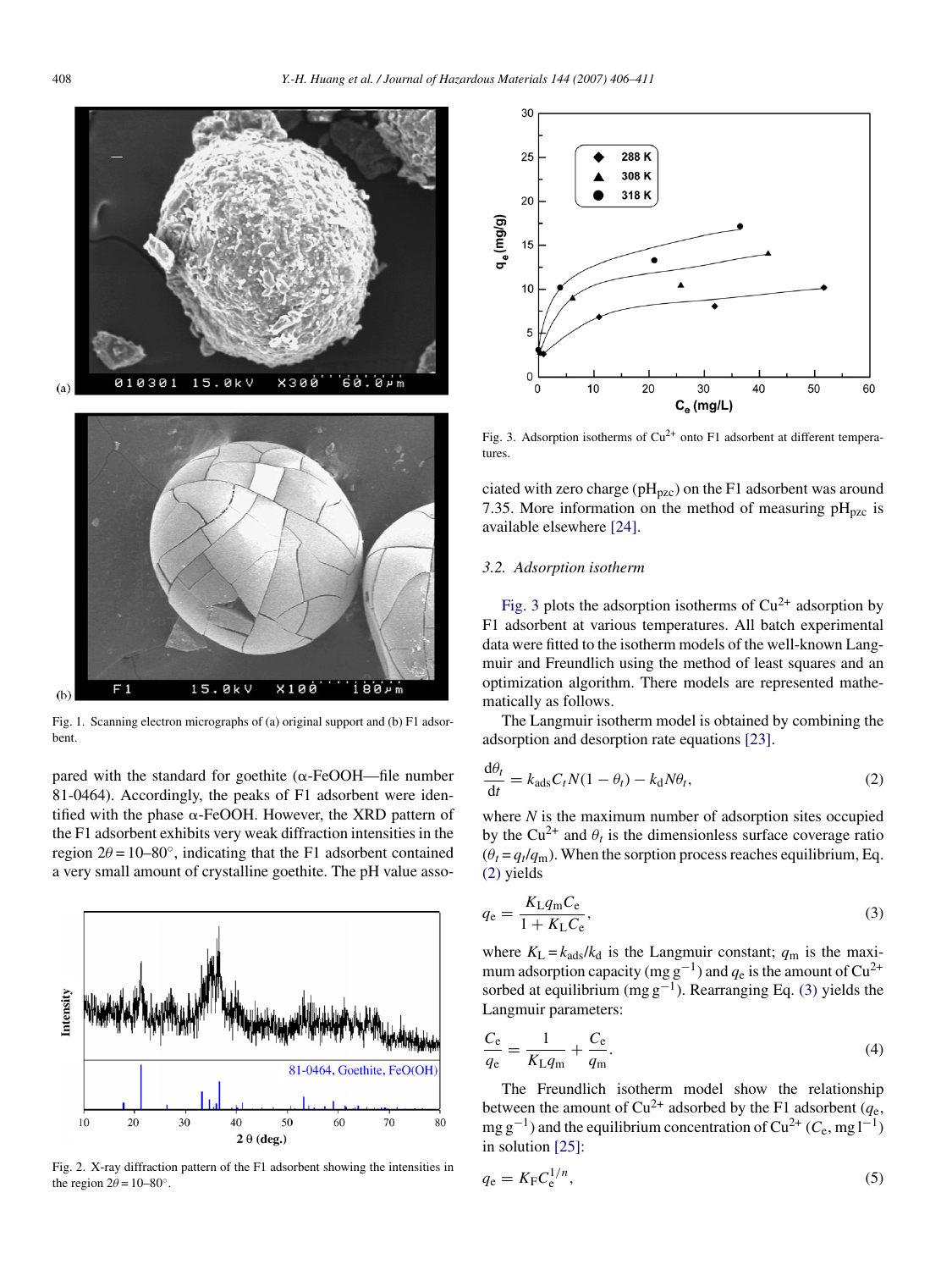

Fig. 4. Linearized (a) Langmuir and (b) Freundlich isotherm models for  $Cu^{2+}$ adsorption by the F1 adsorbent at different temperatures.

where  $K_F$  and *n* are Freundlich constants that are related to the adsorption capacity and adsorption intensity, respectively.

Fig. 4a and b displays linear plots of *C*e/*q*<sup>e</sup> versus *C*<sup>e</sup> and ln *q*<sup>e</sup> versus ln*C*e. For each isotherm in Fig. 4a, the values of *q*<sup>m</sup> and *K*<sup>L</sup> were determined from experimental data by linear regression. According to Fig. 4b, the values of  $K_F$  and *n* were obtained similarly. The data in Table 2 presents the results, along with associated correlation coefficients  $(R^2)$ . The data in Table 2 reveals that the Freundlich model yields a better fit than the Lang-

Table 2 Parameters of Langmuir and Freundlich adsorption isotherm models for Cu<sup>2+</sup> on F1 adsorbent

| T(K) | Langmuir    |             |        | Freundlich  |       |        |
|------|-------------|-------------|--------|-------------|-------|--------|
|      | $q_{\rm m}$ | $K_{\rm L}$ | $R^2$  | $K_{\rm F}$ | n     | $R^2$  |
| 288  | 10.58       | 0.1946      | 0.9744 | 2.854       | 3.107 | 0.9834 |
| 308  | 14.10       | 0.3082      | 0.9585 | 4.525       | 3.336 | 0.9710 |
| 318  | 17.08       | 0.4564      | 0.9714 | 7.355       | 4.569 | 0.9944 |

muir model, according to the correlation coefficients at various temperatures.

The  $Cu^{2+}$  adsorption capacity increases with temperature, indicating that the reaction is endothermic. Thermodynamic parameters can be determined from the variation of the thermodynamic equilibrium constant  $K_0$  with temperature [\[25,26\].](#page-5-0) For adsorption reactions,  $K_0$  is defined as follows:

$$
K_0 = \frac{a_s}{a_e} = \frac{v_s}{v_e} \frac{C_s}{C_e},\tag{6}
$$

where  $a_s$  is the activity of adsorbed  $Cu^{2+}$ ;  $a_e$  is the activity of the  $Cu^{2+}$  in solution at equilibrium;  $C_s$  is the surface concentration of  $Cu^{2+}$  (mmol g<sup>-1</sup>) in the exchanger;  $C_e$  is the  $Cu^{2+}$  concentration in solution at equilibrium (mmol ml<sup>-1</sup>);  $v_s$  represents the activity coefficient of the adsorbed  $Cu^{2+}$ ;  $v_e$  is the activity coefficient of the  $Cu^{2+}$  in solution. As the  $Cu^{2+}$  concentration in the solution declines to zero,  $K_0$  can be obtained by plotting  $ln(C_s/C_e)$  versus  $C_s$  (Fig. 5) and extrapolating  $C_s$  to zero [\[25,26\].](#page-5-0) The straight line obtained is fitted to the points by least-squares analysis. Its intercept with the vertical axis yields the values of  $K_0$ . The adsorption standard free energy changes ( $\Delta G^\circ$ ) can be calculated from

$$
\Delta G^{\circ} = -RT \ln K_0,\tag{7}
$$

where *R* is the universal gas constant  $(8.314 \text{ J mol}^{-1} \text{ K}^{-1})$  and *T* is the temperature in Kelvin. The average standard enthalpy change  $(\Delta H<sup>°</sup>)$  is determined from the Van't Hoof equation,

$$
\ln K_0(T_3) - \ln K_0(T_1) = \frac{-\Delta H^{\circ}}{R} \left( \frac{1}{T_3} - \frac{1}{T_1} \right),\tag{8}
$$

where  $T_3$  and  $T_1$  are different temperatures. The standard entropy change  $(\Delta S^\circ)$  is given by

$$
\Delta S^{\circ} = -\frac{\Delta G^{\circ} - \Delta H^{\circ}}{T},\tag{9}
$$

[Table 3](#page-4-0) presents the thermodynamic parameters. Additionally, [Fig. 6](#page-4-0) plots the free energy change versus enthalpy change to



Fig. 5. Plots of  $ln(C_s/C_e)$  vs.  $C_s$  at various temperatures.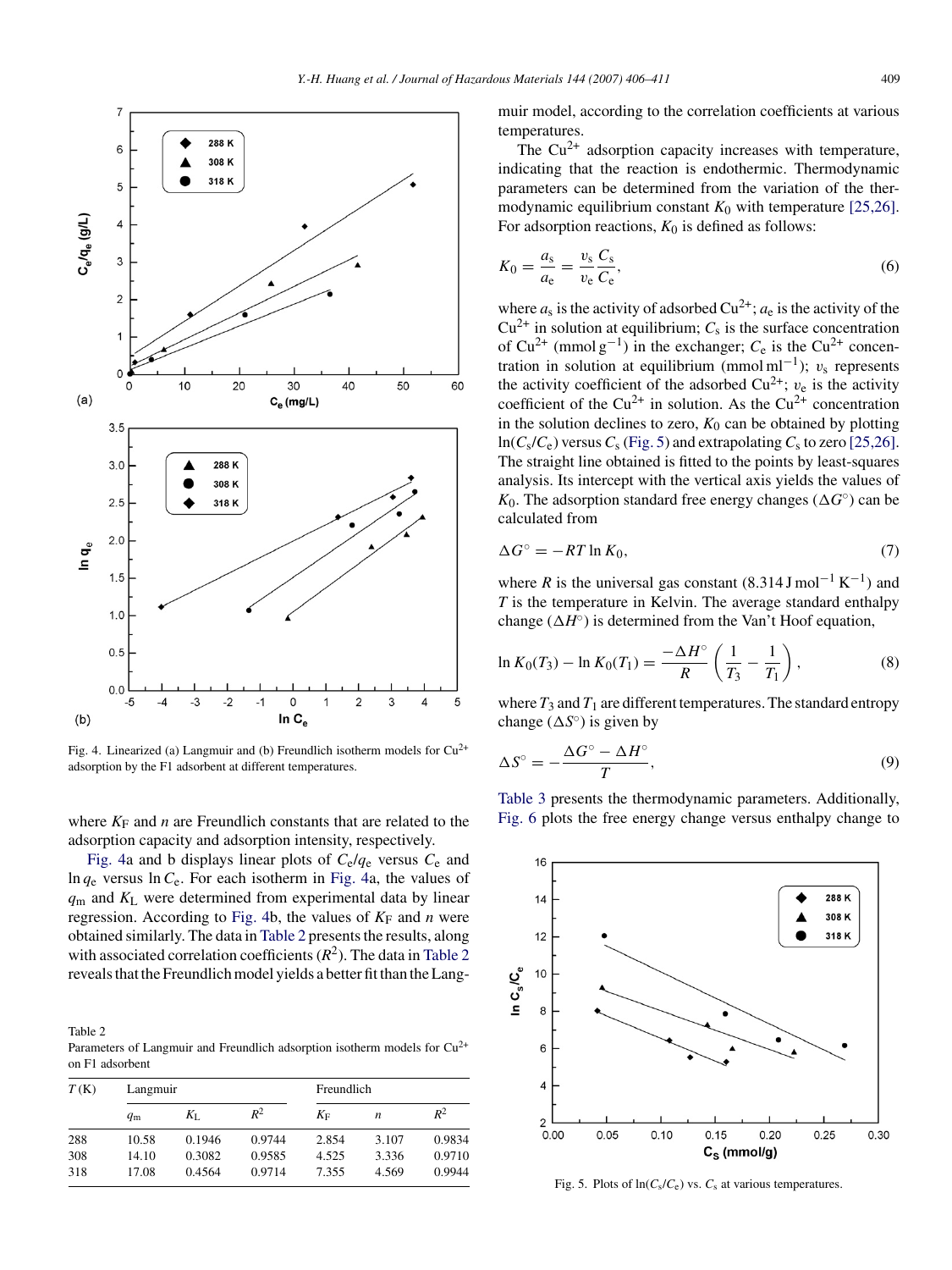<span id="page-4-0"></span>Table 3 Values of various thermodynamic parameters for adsorption of  $Cu^{2+}$  on F1 adsorbent

| Thermodynamic constant                                    | Temperature $(K)$ |         |         |  |
|-----------------------------------------------------------|-------------------|---------|---------|--|
|                                                           | 288               | 308     | 318     |  |
| $K_0$                                                     | 8.98              | 10.12   | 12.91   |  |
| $\Delta G^{\circ}$ (kJ mol <sup>-1</sup> )                | $-5.25$           | $-5.53$ | $-6.12$ |  |
| $\Delta H^{\circ}$ (kJ mol <sup>-1</sup> )                | 9.20              | 9.20    | 9.20    |  |
| $\Delta S^{\circ}$ (J mol <sup>-1</sup> K <sup>-1</sup> ) | 50.20             | 47.86   | 48.19   |  |



Fig. 6. The standard free energy change vs. standard enthalpy change for F1 adsorbent and the other adsorption systems investigated in previous literature [\[27\].](#page-5-0)

yield the thermodynamic parameters evaluated herein and previous literature [\[27\].](#page-5-0) A positive standard enthalpy change of  $9.2 \text{ kJ} \text{ mol}^{-1}$  obtained in this study indicates that the adsorption of  $Cu^{2+}$  by the F1 adsorbent is endothermic, which fact is evidenced by the increase in the adsorption of  $Cu^{2+}$  with temperature. A negative change in adsorption standard free energy reveals that the adsorption reaction is a spontaneous process [\[25,26\]. T](#page-5-0)he positive standard entropy change may be caused the



Fig. 7. Effect of contact time on  $Cu^{2+}$  adsorption rate for different concentrations (pH 6.0, at  $300 \pm 1$  K).

release of water molecules in the ion exchange reaction between the adsorbate and the functional groups on the surfaces of the F1 adsorbent. These results were similar to most of the data shown in Fig. 6. In previous literature, although the standard enthalpy



Fig. 8. Test of (a) the first-order Lagergren, (b) the pseudo-second-order and (c) the second-order rate equation for adsorption of different concentrations of  $Cu^{2+}$  by F1 adsorbent (pH 6.0, at 300  $\pm$  1 K).